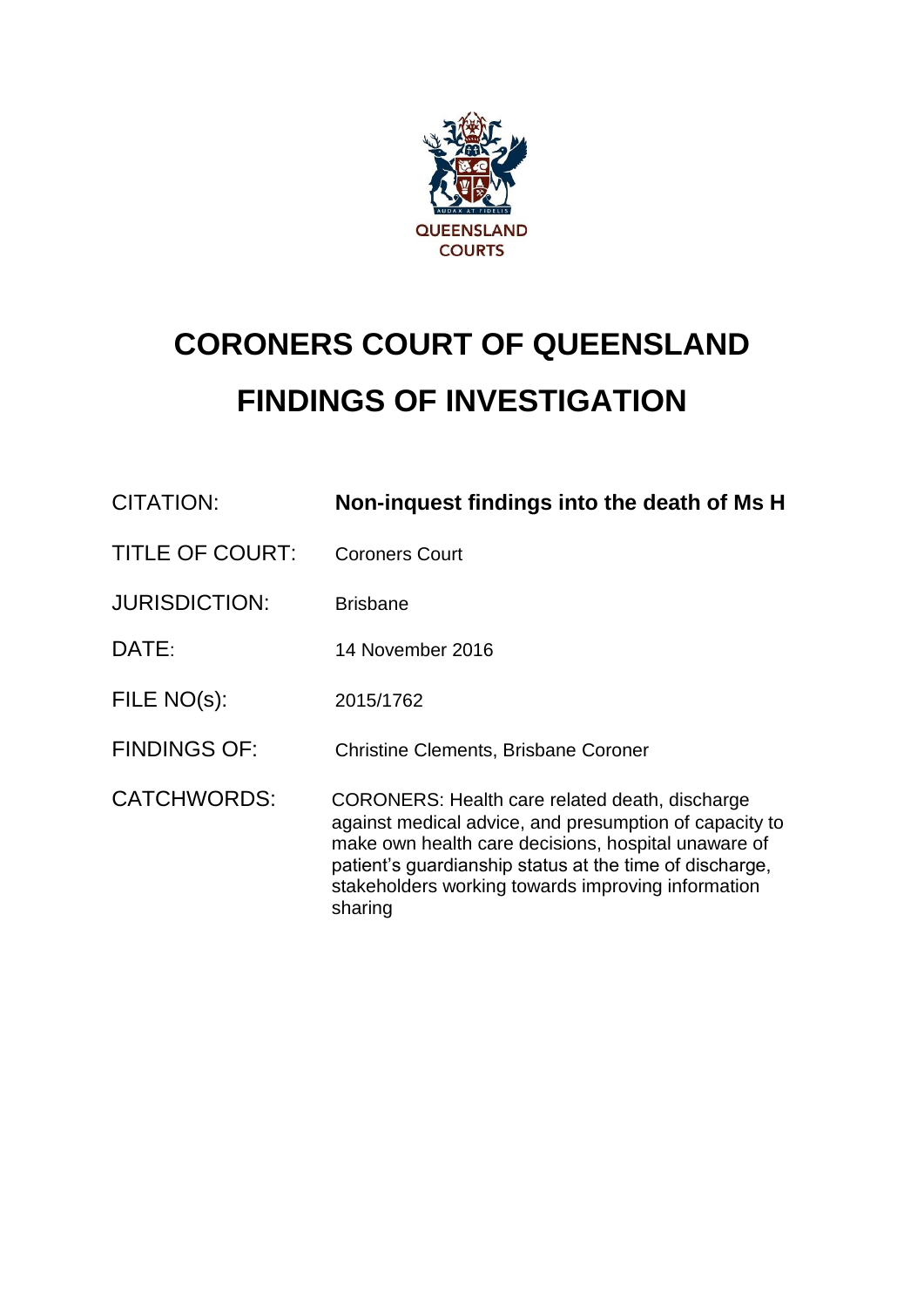## **Introduction**

- 1. Ms H was a 23 year old woman who lived in Queensland.
- 2. Ms H suffered from Asperger's syndrome, intellectual impairment and was reported to be non-compliant with medications.
- 3. On 20 February 2015, the Office of the Public Guardian (the OPG) was appointed by the Queensland Civil and Administrative Tribunal (QCAT) as guardian for decisions about healthcare. On 28 April 2015, the Public Trustee had been appointed in relation to the management of her finances.
- 4. Ms H died at the Royal Brisbane and Women's Hospital (the RBWH) on 7 May 2015 from:
	- 1a) Necrotising retroperitoneal fasciitis (surgically treated), due to, or as a consequence of,
	- 1b) Acute perforated gangrenous appendicitis (surgically treated).

#### **Ms H's presentation to the Redcliffe Hospital on 30 April 2015**

- 5. Ms H initially presented to the Redcliffe Hospital Emergency Department (the Hospital) on 30 April 2015 via the Queensland Ambulance Service (the QAS) with a two day history of vomiting and diarrhoea with umbilical pain radiating to the right side.
- 6. Ms H was triaged as Australasian Triage Scale Category 3 (i.e. assessment and commencement of treatment within 30 minutes). Ms H's two day history of diarrhoea and vomiting with umbilical pain radiating into the right side was noted. Also noted at triage was Ms H's report that she was unsure if she was pregnant, that her GP had taken bloods and that she was awaiting follow-up. The triage nurse noted that 1 gram of paracetamol had been administered to the patient by QAS due to her temperature being 38.20C, that she was declining IM ant-emetic and that she was requesting an ultrasound. It appears that no history of Asperger's syndrome or intellectual impairment was provided to assessing staff on her presentation.
- 7. Ms H's vital signs at triage were recorded as: Temperature (Temp) 36.6oC, Heart Rate (HR) 122 bpm, Respiration Rate (RR) 18 respirations per minute (rpm), Blood Pressure (BP) 106/67 and Oxygen Saturation (SaO2) 98% on Room Air (RA).
- 8. Ms H reported that she had miscarried in March 2015 when she had an elevated Beta-human chorionic gonadotropin (b-hCG), and a normal ultrasound, however she had not attended the Early Pregnancy Assessment Unit as advised. QAS had recorded an elevated temperature (38.5 degrees)
- 9. She remained in hospital overnight and was examined a number of times. She had an elevated pulse rate, a low blood pressure but her temperature returned to normal in the emergency department. She initially did not want to have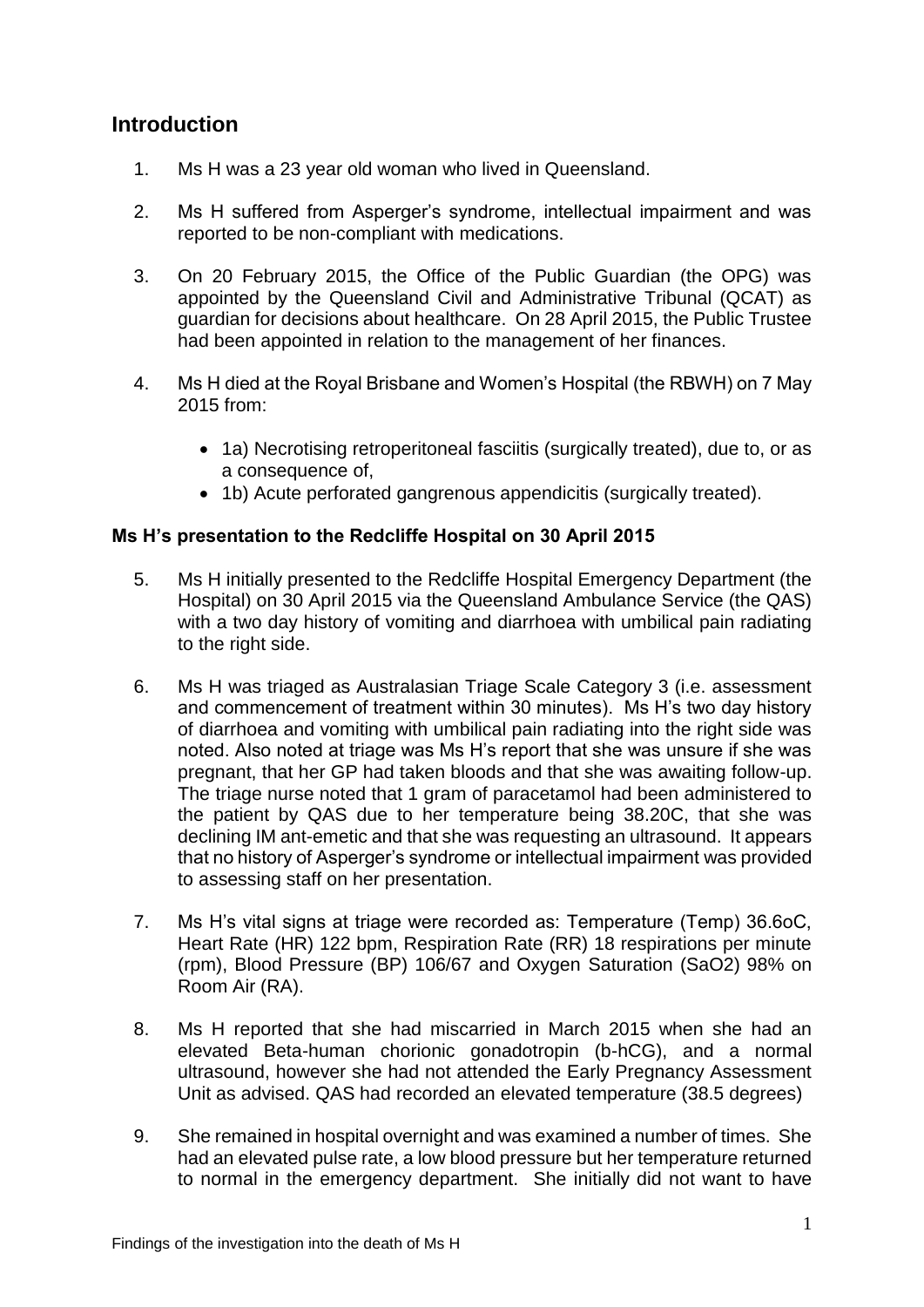intravenous cannulation or to change into her gown however later agreed. A vaginal examination was essentially normal. She was diagnosed with gastroenteritis but blood testing showed acute kidney failure. Urine analysis showed white cells and she was therefore diagnosed with a urinary tract infection.

- 10. At approximately 08:25 on 1 May 2015, Ms H's condition was discussed by the medical team at the departmental morning handover. It was not clear that all of the symptoms and findings at that time could be explained by gastroenteritis. There were questions regarding the white cell count and tachycardia, (elevated heart rate) and urine leucocytes of 170. A plan to conduct a pelvic ultrasound to exclude pelvic causes was made.
- 11. The ultrasound was considered important to exclude other conditions before she could be discharged however Ms H refused to wait.
- 12. At 08:30, Ms H informed the nurse that she wanted to self-discharge. The nurse notified the doctor. Ms H was reviewed by the emergency department Registrar but refused to wait for the ultrasound to be performed.
- 13. The Registrar explained to Ms H that the untreated infection could lead to sepsis which could be fatal.
- 14. Ms H stated she had a referral for an outpatient ultrasound which she would book later that day. She was advised to return if her situation became worse.
- 15. Following a discussion about the risks of self-discharging, Ms H signed a "Discharge Against Medical Advice" form that was witnessed by her partner who identified as her fiancé. This process is supported by the Australasian College for Emergency Medicine Statement on Responsibilities for Care in Emergency Departments.
- 16. Staff at the Hospital were unaware that the OPG had been appointed as her guardian for decisions about healthcare.
- 17. Ms H was given a prescription for Trimethoprim 300mg (antibiotic) one tablet to be taken at night for three days to be filled at an outside pharmacy.
- 18. A letter was written by the Registrar to Ms H's General Practitioner noting her presentation and management while at the Hospital and that she had not waited for the scheduled pelvic ultrasound. A request was made for her GP to follow-up the microbiology results of her vaginal swab and to repeat her renal function tests. It was also reported to Ms H's GP that she had been advised to return if her condition deteriorated and that there were of a number of red flag symptoms for her to be on the lookout for.

#### **Ms H's re-presentation to the hospital on 2 May 2015**

19. At 08:20 the next morning (2 May 2015) Ms H was brought by QAS to the Hospital representing with a history of abdominal pain, nausea, vomiting and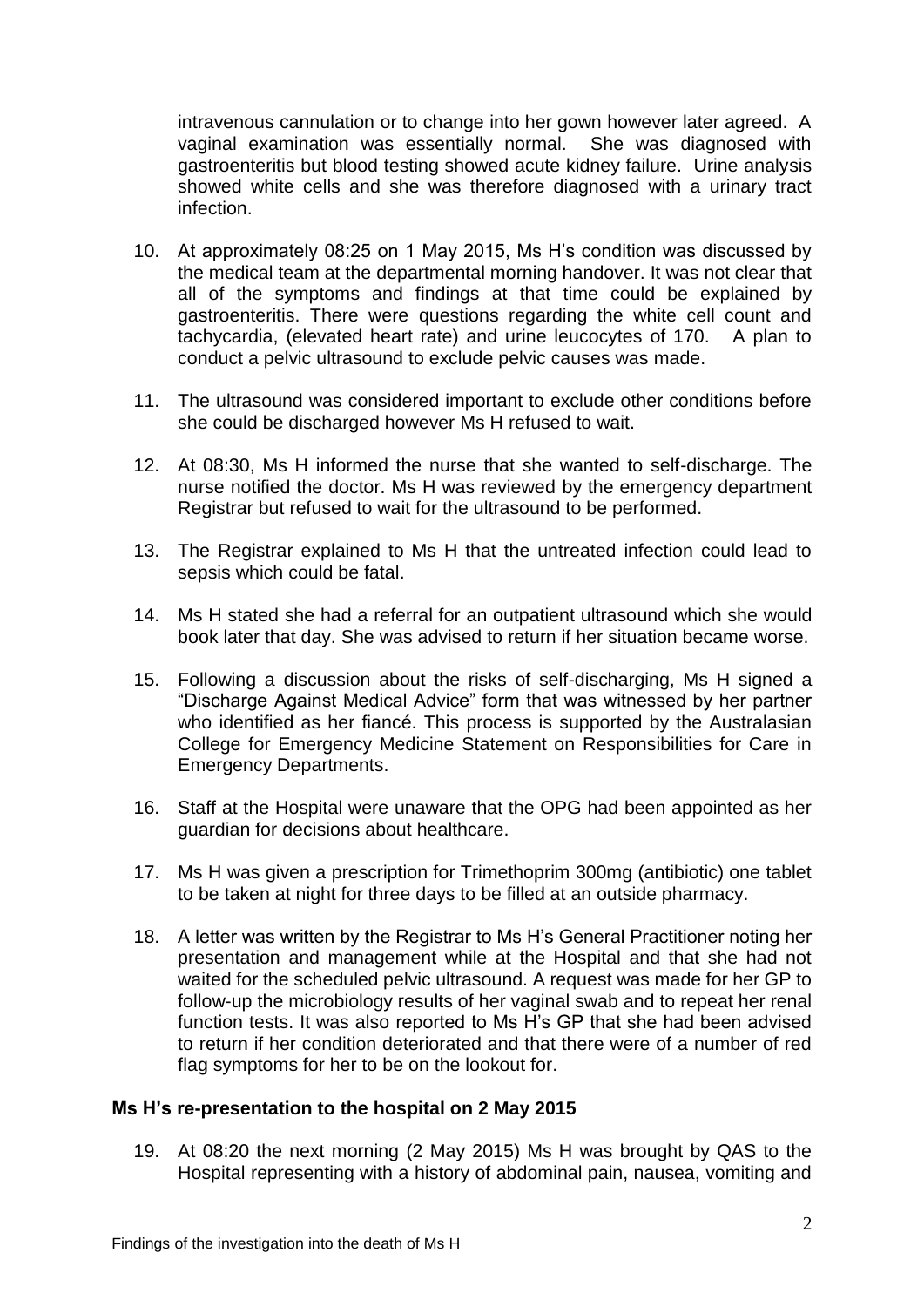reporting that her local medical officer had advised her to get an ultrasound and a chest x-ray the previous day.

- 20. She was noted to be sweating profusely, however denied fevers.
- 21. An urgent CT showed a perforated acute appendicitis and that there was moderate free fluid present. Ms H was taken to the operating theatre for emergency laparotomy, the findings of which noted: acute perforated appendix and large faecolith and four-quadrant faecal peritonitis, with large pelvic and sub-hepatic abscesses. Ms H underwent a laparotomy, appendectomy and washout and was admitted to the Intensive Care Unit (ICU) post-operatively.
- 22. Later that afternoon, the decision was made to return Ms H to the operating theatre for a washout and/or bowel resection and/or stoma. Laparotomy revealed necrotising fasciitis involving retroperitoneal tissue. Ms H underwent a right hemi-colectomy and ileostomy due to necrosis, and extensive excision of necrotic tissue in the retroperitoneal space.
- 23. A family meeting took place and it was agreed that Ms H would be transferred to the RBWH for ongoing management. This is the first time that the family knew of Ms H's health concerns, as they reported there was a breakdown in communication due to the QCAT orders being made and Ms H not accepting the need for the orders. At that time, staff raised their concerns that there was no system for them to be alerted that a patient has an appointed guardian for decisions regarding healthcare matters.
- 24. Once Ms H was at the RBWH, she underwent a re-look laparotomy. The findings identified: turbid fluid throughout the abdominal cavity, particularly the right side, small bowel and large bowel were noted to be viable, pale viable liver, necrotic retroperitoneal tissue on the right extending up the right lateral abdominal wall that was noted to be offensive smelling, the root of small bowel mesentery was noted to have necrotic peritoneal tissue and the pre-duodenal space was noted to contain purulent fluid. Necrotic tissue was excised, a negative pressure laparotomy dressing was applied and two drains were inserted.
- 25. The OPG was contacted post operatively and the decision was made to withdraw further treatment as it would be futile. Ms H subsequently passed away on 7 May 2015.
- 26. A cause of death certificate was initially signed by a doctor on 7 May 2015 with the following causes listed:
	- 1(a) Necrotising retro-peritoneal fasciitis;
	- 1(b) Perforated appendix; and
	- 1(c) Acute appendicitis.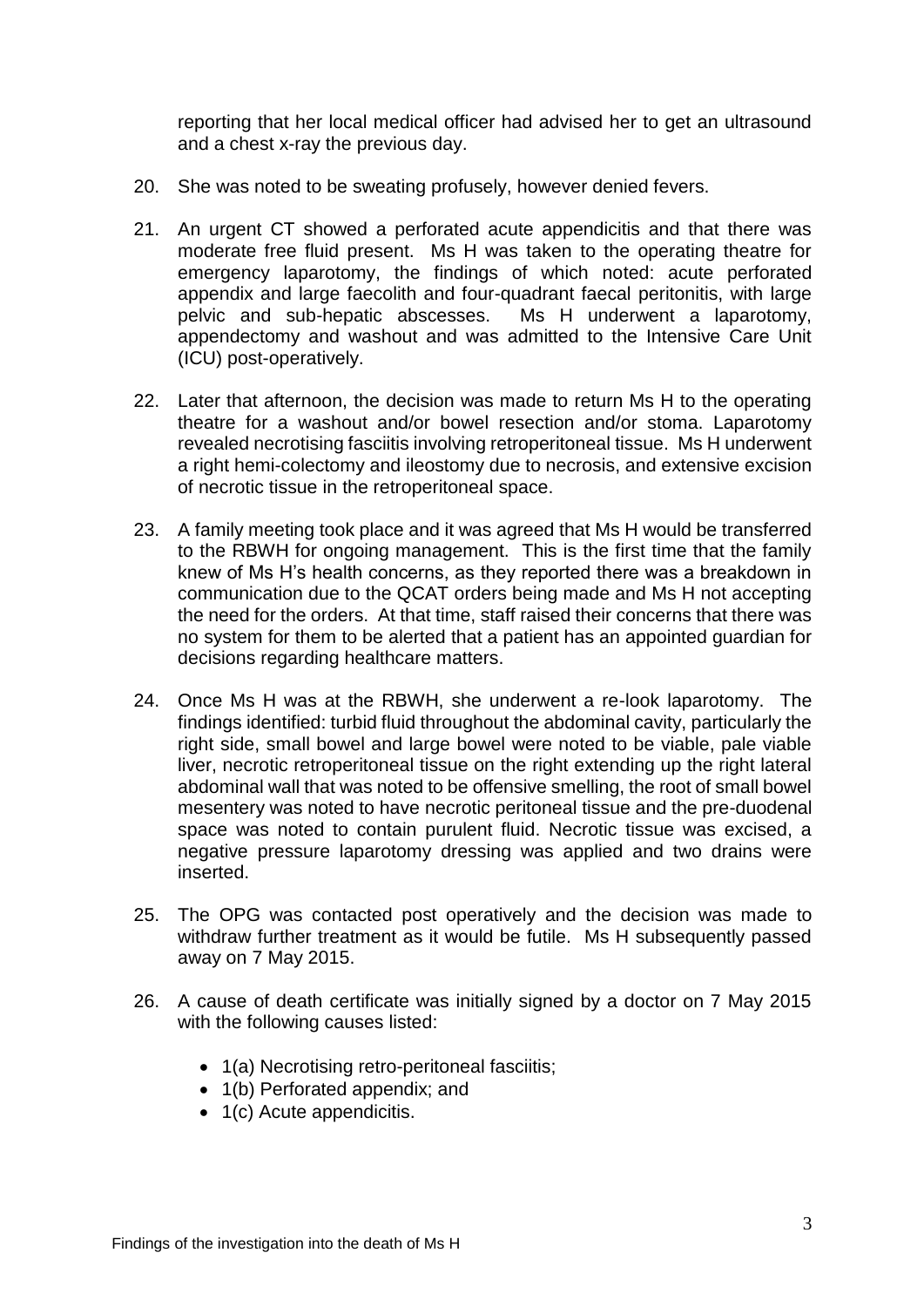#### **Death reported as health care related and concerns expressed by Senior Staff Specialist**

- 27. On 8 May 2015, the matter was reported by the RBWH to the Coronial Judicial Registrar due to concerns that her treating team at the Hospital had no knowledge of Ms H's guardianship status at the time she discharged against medical advice on 30 April 2015.
- 28. Accompanying the Form 1A report to the Coroners Court of Queensland, was a letter from a Senior Staff Specialist reiterating this concern. The doctor indicated that at the time of her presentation, Ms H had not advised staff of her guardianship status and stated that there was no formal notification process within the Queensland Health system. He opined that had clinicians at the time known her legal standing with regard to health care matters, she may not have been allowed to self-discharge and would have received treatment more promptly. He considered that the delay before she underwent laparoscopic surgery ultimately led to her death.

#### **Review by Clinical Forensic Medicine Unit**

- 29. On 11 May 2015, an independent doctor from the Clinical Forensic Medicine Unit (CFMU) was asked to review the matter. The doctor agreed with the RBWH Staff Specialist that the delay caused complications which led to Ms H's death. He noted that the QCAT order does not specify the sort of health care that the public guardian is responsible for deciding. The doctor highlighted that the way that the QCAT order is written it could be assumed that it applies to all health care however that the context for why it was made was not provided.
- 30. The reviewing doctor also commented that it seemed unusual that a person living independently such as Ms H to not be able to make decisions about any of her health care. But that if this was the case, then such a decision should not only be made known to health care professionals in the public system but also those in GP clinics and perhaps the private system.
- 31. He stated that he would consider that the medical assessments made on 30 April 2015 at the Hospital ultimately had decided Ms H should remain in hospital. She signed herself out against medical advice, a decision that would not likely have been accepted without input from the OPG if her guardianship status had been known at the time.

#### **Autopsy**

- 32. On 14 May 2015, an external autopsy was carried out by Senior Forensic Pathologist Dr Nathan Milne. A review of medical records was also undertaken. The pathologist opined that the cause of death was:
	- 1(a) Necrotising retroperitoneal fasciitis (surgically treated), due to, or as a consequence of,
	- 1(b) Acute perforated gangrenous appendicitis (surgically treated).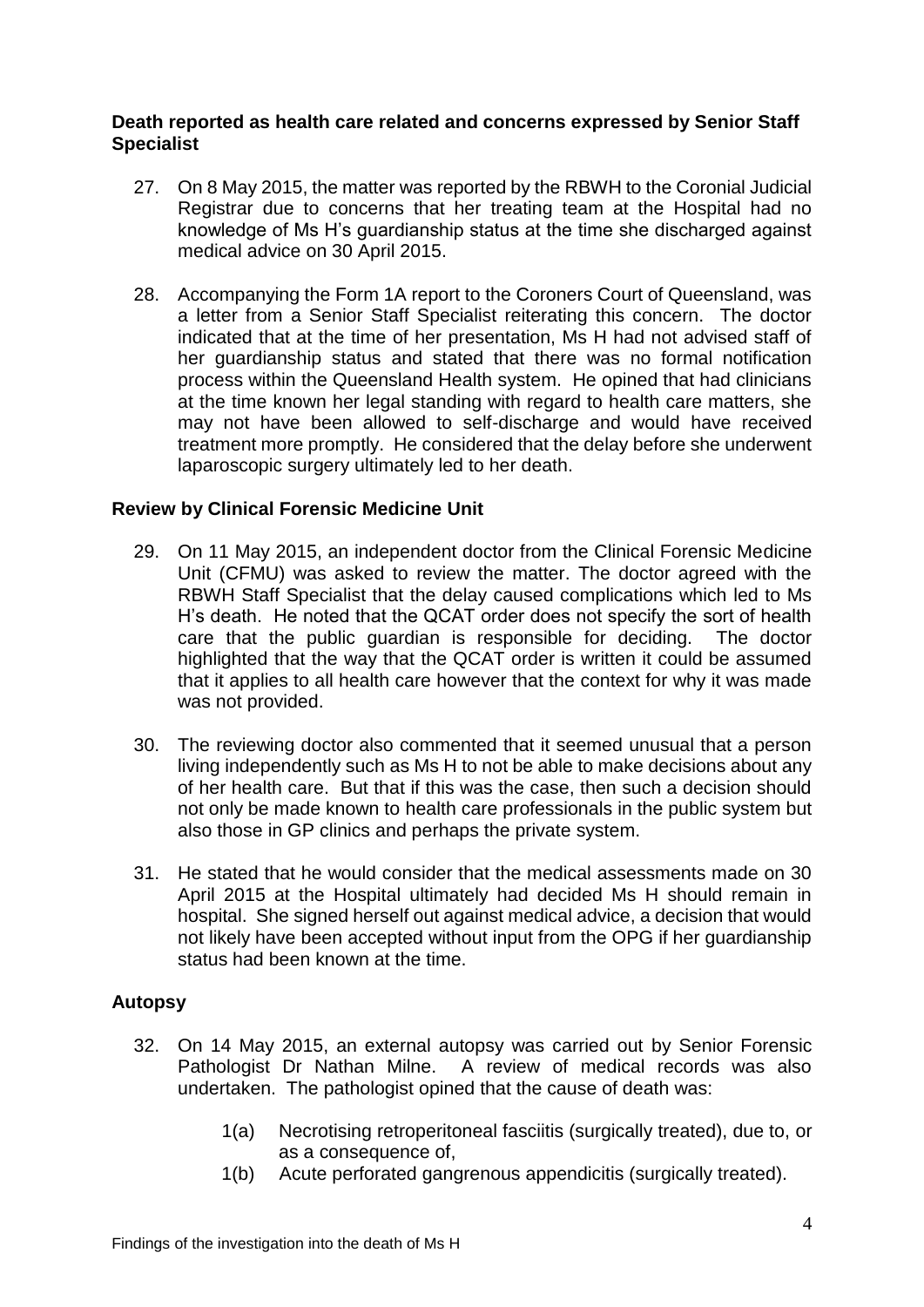#### **Family concerns**

33. On 20 May 2015, Ms H's parents wrote to the Coroner to express their concerns that Ms H was able to discharge herself against medical advice when she had been under an order of the OPG. They indicated that the OPG needed to be more proactive with the patient and local health facilities. They stated that this would ensure that appropriate treatment is provided for those who are under their care. They considered that the lack of communication by the OPG hindered Ms H receiving appropriate medical care.

#### **Letter to the OPG**

- 34. On 3 June 2015, the Coronial Judicial Registrar wrote to the OPG outlining the concerns that had been raised by the CFMU doctor. In order to assist the investigation, the following information was required from the OPG:
	- A copy of the complete file relating to their involvement with Ms H;
	- A statement responding to the concerns expressed by Ms H's parents, the issues raised by the CFMU Review and the outcome of any review of the OPG management of Ms H's affairs and or response to any complaint made by her parents;
	- A statement addressing the broader systemic issue of how health service providers are expected to become aware of the existence of new or amended guardianship orders relating to a person's health care.

#### **Response from the OPG**

- 35. On July 2015, the OPG provided a response. It was noted that the role of the OPG is not to provide direct support or case management service to adults. The OPG relies on information being provided by the adults' support and care networks when administering statutory decision making functions including health care decisions. It was acknowledged that there is currently no process for hospitals to be notified of guardianship orders made by QCAT. That if health care providers consider that an adult does not have capacity to make a decision about a health care matter, they are able to contact the OPG to enquire about the existence of any guardianship orders. It was highlighted that there is also a manned 24/7 health care consent line that is maintained by the OPG.
- 36. It was noted that health care practitioners in Queensland are guided by the Queensland Health Guide to Informed Decision Making. This provides that if there is any evidence to suggest that the patient might not have capacity to provide consent to the particular health care concerned, the treating medical practitioner is recommended to undertake a thorough assessment of the patient's ability to make a decision.
- 37. The Guide also provides that it should not be assumed that a person lacks capacity to make a decision solely because of their age, disability, appearance, behaviour medical condition beliefs etc.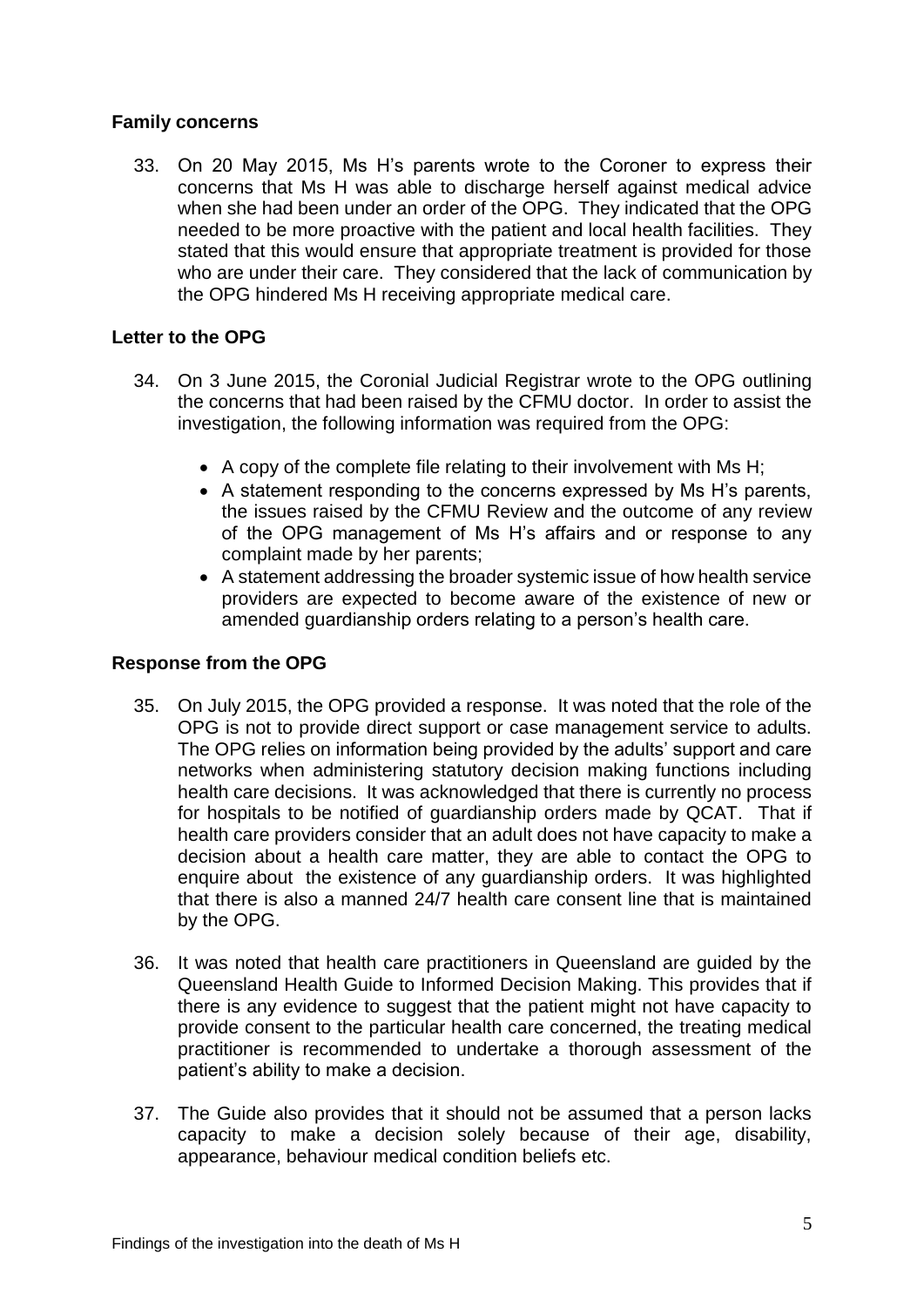- 38. It was noted that health care practitioners work on the presumption that every adult patient has the capacity to decide whether to agree to or decline health care. In Ms H's case, the health practitioners determined that Ms H had the capacity to provide informed consent for health care and to discharge herself against medical advice on 31 April 2015.
- 39. The OPG considered that even if such treatment had been approved by the OPG, her cooperation to remain at the Hospital would still have been required.
- 40. In responding to the request to address the broader systemic issue of how health services are expected to become aware of the existence of new or amended guardianship orders, it was also highlighted that whilst notification of new or amended orders to health service providers may have some utility in some cases, there are a number of problems with such a system including:
	- Which service providers should be notified? i.e. hospital, GP's or others;
	- Should the notification be area specific, state-wide or nation-wide?
	- The difficulties encountered with the name used in guardianship orders as opposed to the name proffered by the patient.
- 41. The OPG said that reliance is placed on the health practitioner to follow the appropriate guidelines to ensure that the patient has the capacity to consent. If there is doubt, then the practitioner has the ability to contact the OPG.

#### **Root Cause Analysis**

- 42. On 29 November 2015, the Metro North Hospital and Health Service (which operates the Hospital) delivered their Root Cause Analysis (RCA) in respect of Ms H's death.
- 43. This is a systemic analysis of what happened and why and is designed to make recommendations to prevent adverse health outcomes from happening again, rather than to apportion blame or determine liability. Nor is it an investigation of an individual clinician's professional competence. It is conducted by a review team who had no involvement in the patient's care.
- 44. It was noted that one of the contributing factors was that the absence of an automated electronic information and alert system linking the OPG and Healthcare services, contributed to the treating team at the Hospital being unaware that a patient presenting to the emergency department was subject to an appointed guardian for decisions regarding healthcare matters.
- 45. It was considered that this may have allowed the self-discharge by Ms H against clear and strongly worded medical advice prior to a definitive diagnosis and treatment plan being made without the notification of the OPG. It was considered that this may have contributed to the missed opportunity to diagnose and treat Ms H's appendicitis which resulted in her death from necrotising retroperitoneal fasciitis due to acute perforated gangrenous appendicitis.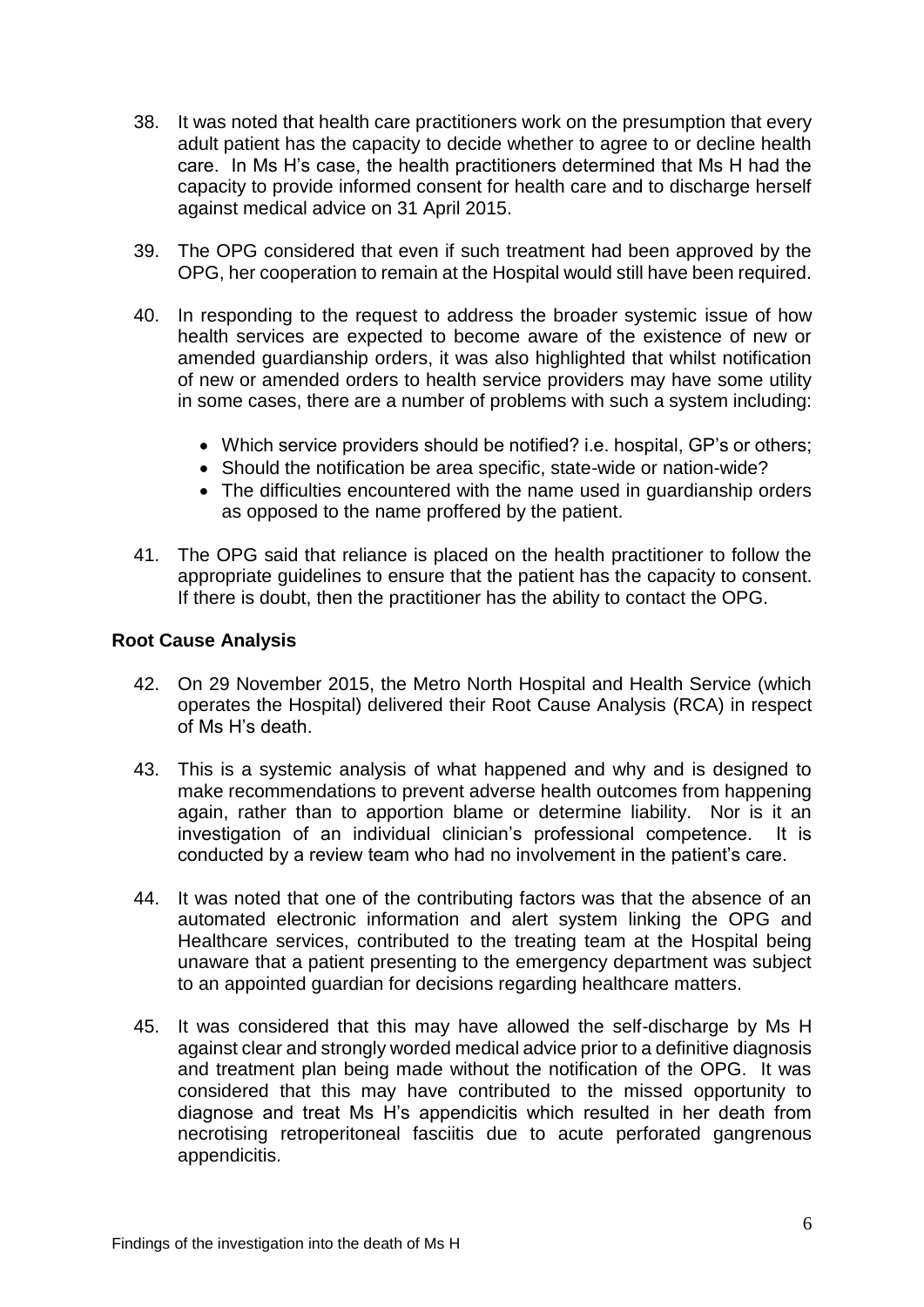- 46. The RCA team considered that although the possible system vulnerability was unlikely to have directly contributed to the adverse event in this case, it was nonetheless significant. It was noted that earlier consideration of acute appendicitis as a potential diagnosis for Ms H's presentation may have been appropriate. This was due to the fact that Ms H presented at various stages with:
	- Abdominal pain initially in the umbilical region that later radiated to the right lower (and upper) quadrants;
	- Associated diarrhoea and vomiting;
	- Anorexia (off food);
	- Fever:
	- Tachycardia;
	- Right sided abdominal tenderness; and
	- High white cell count.
- 47. It was noted that earlier consideration of acute appendicitis may not have altered the outcome in this case, due to Ms H self-discharging against clear and strong worded medical advice. However, earlier consideration of the possibility of acute appendicitis may have led to earlier imaging such as abdominal CT and / or an earlier expert Emergency Medicine Consultant or surgical opinion.
- 48. It was recommended that (Recommendation 1) the Hospital Director of Medical Services:
	- Escalate to the OPG and Healthcare services the need for an automated link to electronic records to alert healthcare facilities if patients are under the care of the OPG, and
	- Enlist the assistance of the OPG to provide education to Hospital staff in relation to legislative obligations around health care decision making.
- 49. It was also recommended that (Lesson learnt Recommendation 1) Emergency Department staff are reminded via suitable departmental teaching forums:
	- Of the presenting symptoms and signs of the differential diagnoses of abdominal pain, including appendicitis, and
	- That when doubt about a diagnosis exists, as there was in this case, a suitable senior Emergency and Department medical opinion should be sought at the earliest opportunity, particularly if self-discharge against medical advice is a possibility.
- 50. The RCA recommendations were accepted by the Executive Director of the Hospital on 30 November 2015.

#### **Root Cause Analysis Outcomes**

51. In response to the RCA recommendations, the Hospital Director of Medical Services escalated to the OPG and Healthcare services the need for an automated link to electronic records to alert healthcare facilities if patients are under the care of the OPG.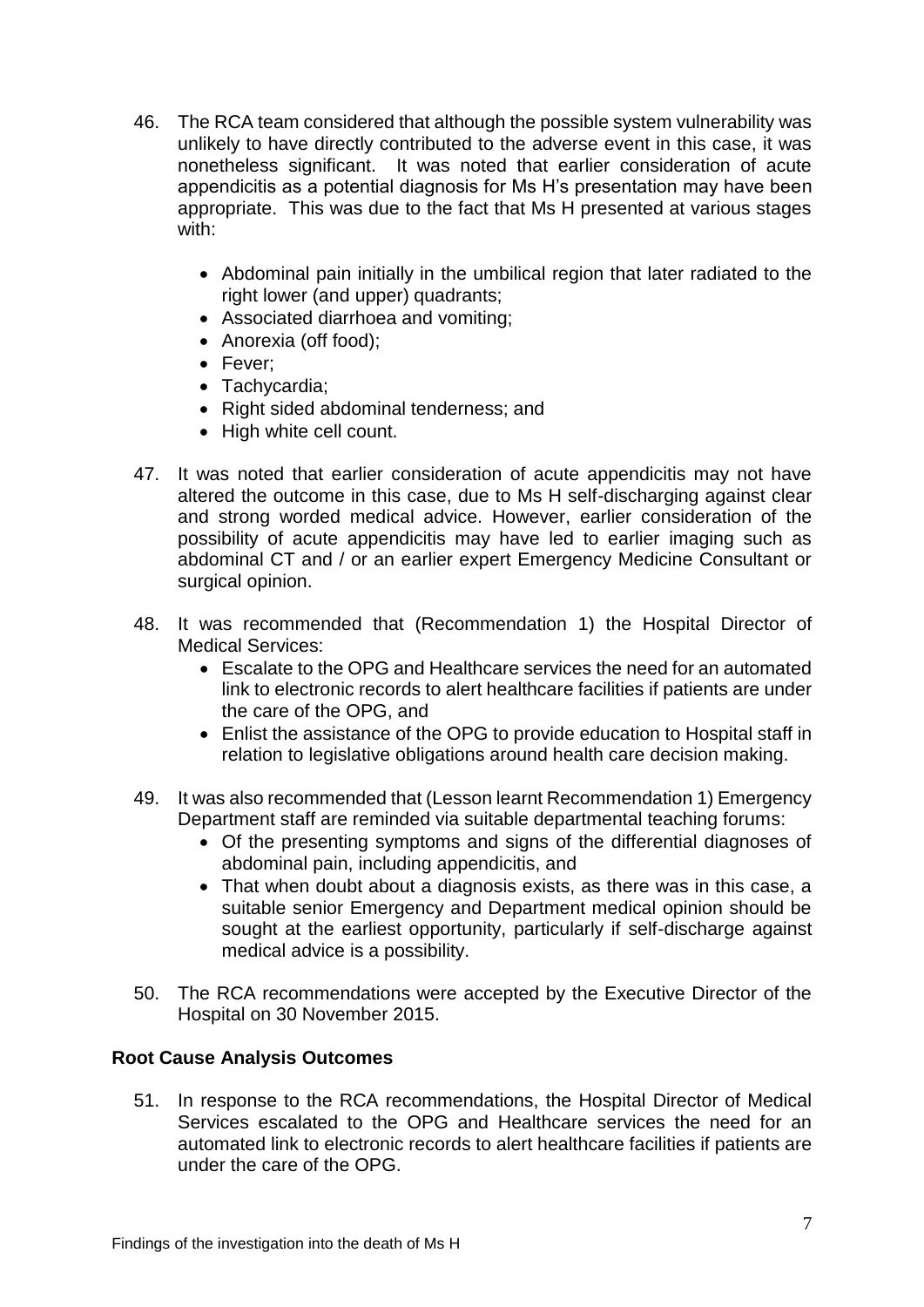- 52. The Hospital also escalated the concerns to the Metro North Hospital and Health Service Chief Information Officer and the Queensland Health Services Information Agency (QHSIA).
- 53. On 18 June 2015 the Director of the QHSIA corresponded with the OPG highlighting the need for interagency information sharing and the potential benefit in having an automatic link between the respective client and patient databases.
- 54. On 13 of August 2015 the Manager of Guardianship of the OPG indicated that the OPG was interested in discussing interagency information sharing and inclusion of key stakeholders, including QCAT, the Public Trustee of Queensland and the Office of the Public Advocate. The Manager of Guardianship of the OPG also noted in their correspondence with the QHSIA that processes currently exist to manage situations where health practitioners are concerned about a patient's ability to make informed decisions and include the:
	- Health practitioner contacting either to OPG or the QCAT to check on the existence of an order;
	- Health practitioners utilising the OPG healthcare consent line (operating twenty-four hours seven days a week); and
	- OPG providing extensive education to medical students and the wider healthcare community in relation to legislative obligations around health care decision making.
- 55. In subsequent correspondence, the Hospital also advised that since Ms H's death, a number of training sessions have been provided in respect of consent to health care, capacity and substitute decision making, including:
	- On 18 February 2015, the OPG provided a session titled 'Substituted Decision Making and Health Care' which was attended by 60 staff;
	- On 17 March 2015, the Director of Medicine and Older Persons presented at Ground Rounds on a topic titled: 'Transition from Children's to Adults Hospital – how do we care for people with disabilities'. This was attended by 33 staff;
	- On 16 April 2016, a Professor from the University of Queensland School of Medicine presented on the issue of 'Withholding/withdrawing treatment from adults without capacity'. This was attended by 55 staff;
	- Between 18 and 22 May 2015, the Director of Medical Services at the Hospital provided training to senior medical staff on the topics of consent, indemnity and the coronial jurisdiction. This was attended by 39 staff;
	- On 15 June 2015, the Director of Medical Services at the Hospital provided training to the Anaesthetic Department on the topics of consent, indemnity and the coronial jurisdiction; and
	- On 16 June 2015, the Director of Medical Services at the Hospital provided training to senior medical officers in the emergency department on the topics of consent, indemnity and the coronial jurisdiction.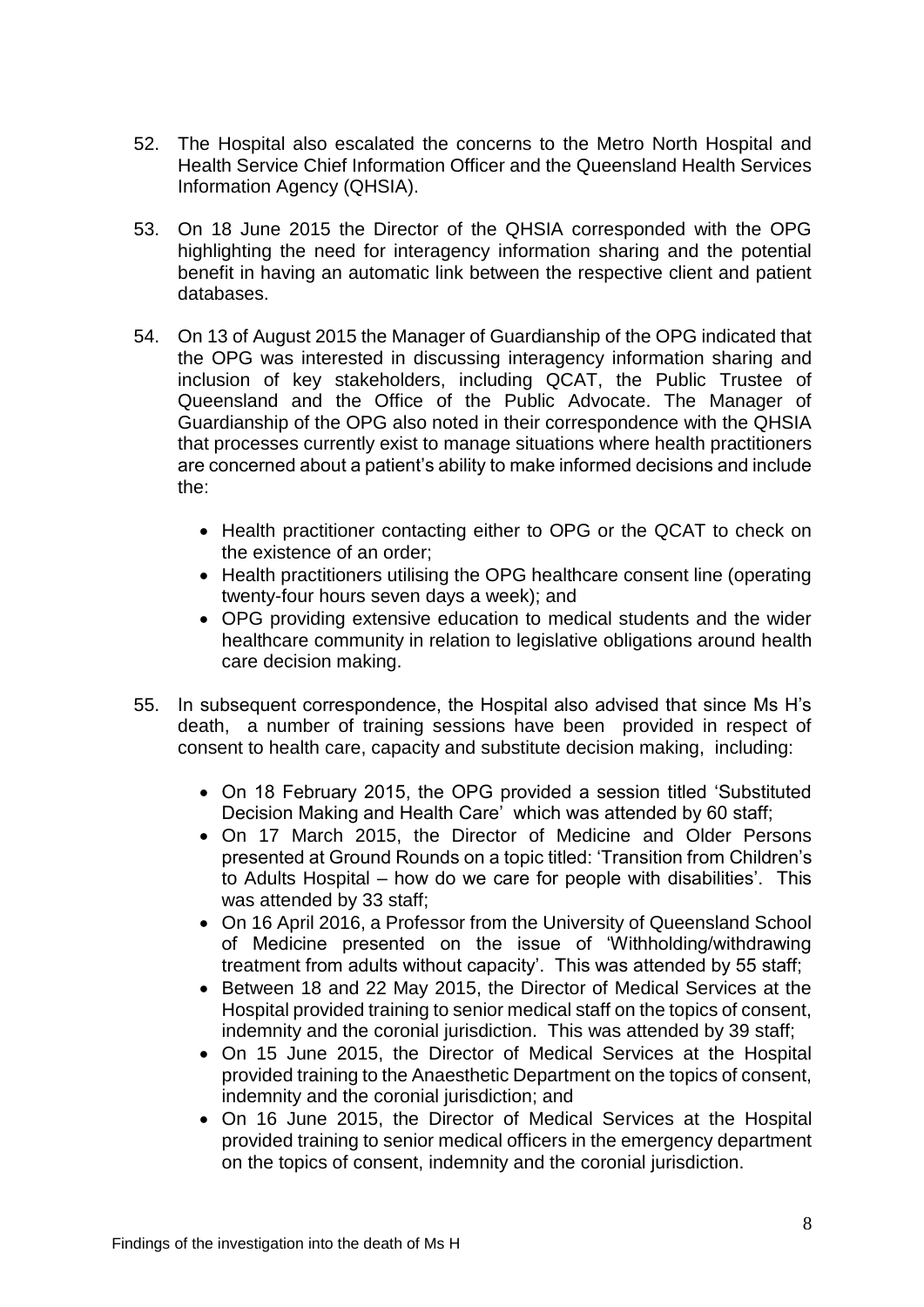- 56. The Hospital also advised that a number of training sessions have been provided regarding the differential diagnosis of abdominal pain including:
	- On 7 August 2015, a session was held on the assessment of acute abdominal pain which was attended by 34 junior doctors;
	- On 1 July 2016, a grand rounds session was held titled "Acute Abdominal Pain". This focussed on the presentation of the acute abdomen, differential diagnosis, supporting clinical features, potential pitfalls, evaluation and management;
	- The emergency department has an education program for junior doctors and registrars which is comprised of the following:
		- Registrar training: CT abdomen interpretation, testicular pathology, abdominal pathology with appendicitis being discussed as a differential;
		- Registrar Training: *Mental health Act 2000*; and
		- Resident Medical Officer training: including topics such as lower quadrant pain in women, renal colic/pyelonephritis; biliary tree & pancreatitis, imaging and abdominal pain, abdominal pain in the elderly and children and PV bleeding.
- 57. The Hospital also advised that a number of changes have also occurred in the emergency department since Ms H's death including:
	- Governance of the emergency department including Fellow of the Australian College of Emergency Medicine (FACEM) consultant led model of supervision. Registrar appointment is now usually at a minimum Post Graduate Year 4 level and only when deemed suitable by the local consultants;
	- Resident Medical Officers are required to discuss all cases with a FACEM or Registrar. This is reiterated during the standard orientation and listed as a "rules" in the emergency department medical orientation manual. The rules also provides that Interns, Junior House Officers and Senior House Officer have no rights of discharge and must discuss all patients with the Consultant or Registrar prior to their discharge;
	- FACEMs are practising registered specialists and are expected to be competent in assessment of abdominal pain as well as competent in assessment of a patient's "capacity"; and
	- Registrars at the Hospital are usually at least in their fourth post graduate year of practice and are expected to have had sufficient exposure and experience in assessment of both abdominal pain and "capacity" to practice safely with minimal supervision.
- 58. The Hospital advised that there is not yet a standard question asked/answered on presentation/admission to hospital/emergency department as to whether the OPG is involved with the patient. That said, the Hospital has undertaken to speak to staff at the emergency department to ascertain whether this could be asked bearing in mind that there will be occasions when people will not reveal that the OPG is involved.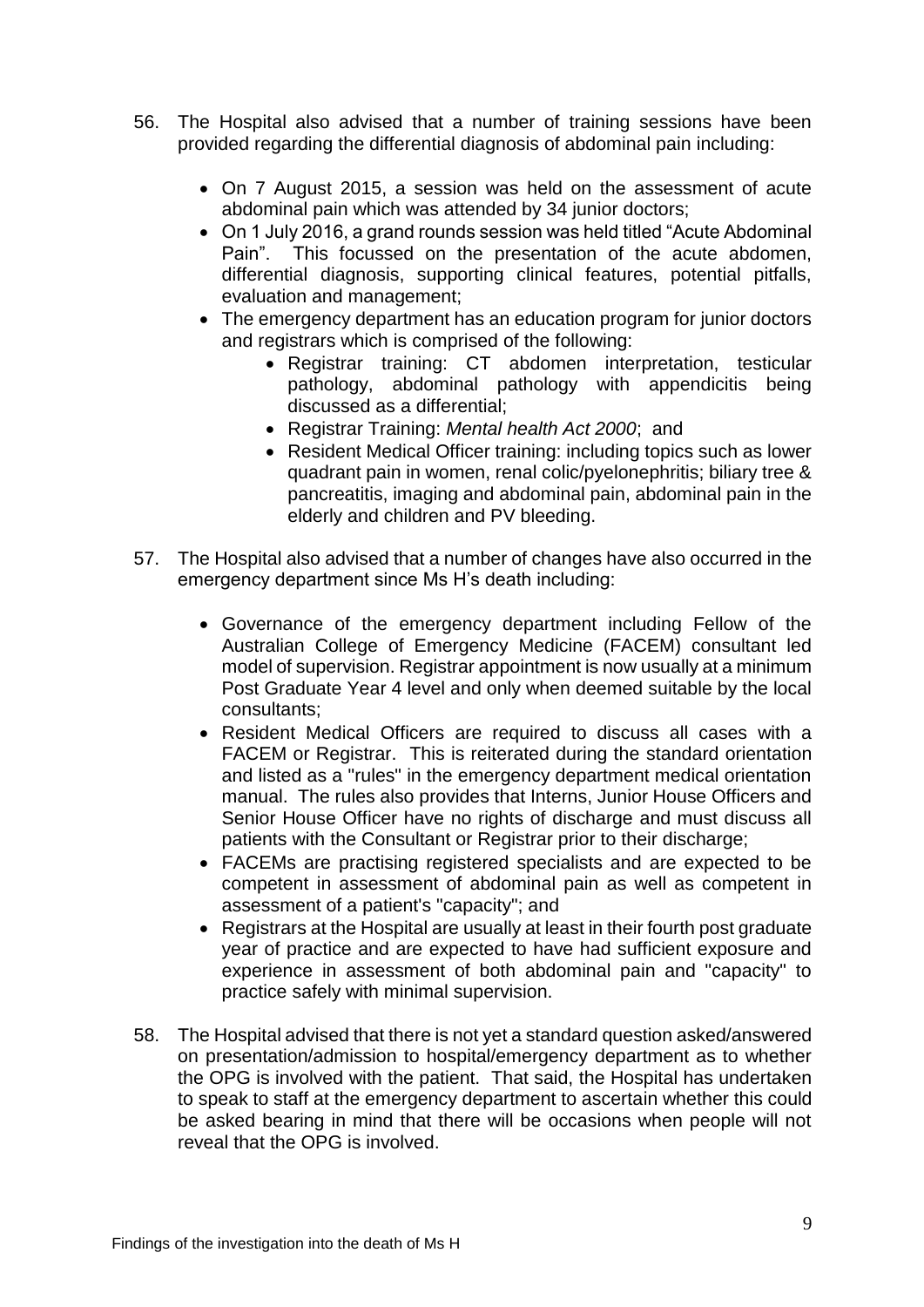- 59. The Director of the emergency department also advised that when doubt about a diagnosis exists, a suitable senior emergency department medical opinion is always sought at the earliest opportunity, particularly if discharge against medical advice is a possibility.
- 60. On 27 June 2016, further correspondence was received from the OPG about the implementation of the RCA recommendations. Of particular note from that correspondence is as follows:
	- There remain technical barriers to the introduction of an automated link to electronic records to alert healthcare facilities if patients are under the care of the OPG. The Director of Guardianship advised that OPG's current IT system does not have functionality for easy data transfer externally, and that this functionality would be needed as regular updates of client information would be required in order to maintain the currency of Queensland Health's data;
	- OPG was in the early stages of scoping a new client information management system, and that this system would likely enhance OPG's capacity to share data with external agencies;
	- State-wide hospitals are currently operating on a number of different IT platforms, and that work was underway to align these various systems and to convert all patient files from paper-based form to electronic format;
	- The OPG could only provide details of adults for whom the OPG has been appointed either as guardian by the QCAT or as an attorney under an enduring document. They do not have information on adults for whom QCAT had appointed a private guardian (only one-half of all QCAT appointments go to the OPG);
	- OPG does not have information on adults whose healthcare decisions are made by private (i.e. non-OPG) attorneys, or on an informal basis (i.e. by someone acting as the person's statutory health attorney;
	- OPG and Queensland Health are considering publishing detailed information on the QH intranet about the operation of section 67 of the *Guardianship and Administration Act 2000* (Guardianship Act) which relates to the effect of an adult's objection to health care;
	- Discussions with Queensland Health regarding electronic data sharing are continuing;
	- OPG is continuing its education efforts to train medical staff on the legislative requirements of statutory health care decision making; and
	- OPG has also engaged the Department of Justice and Attorney-General's ITS division to develop an interactive online tool to guide doctors through the process of healthcare decision-making for adults with impaired capacity, and to assist them to navigate the legislative requirements. This project is in the planning stages.

### **Conclusion**

This matter demonstrates the difficulties that are sometimes experienced with the practical application of the Guardianship Act in the health care context.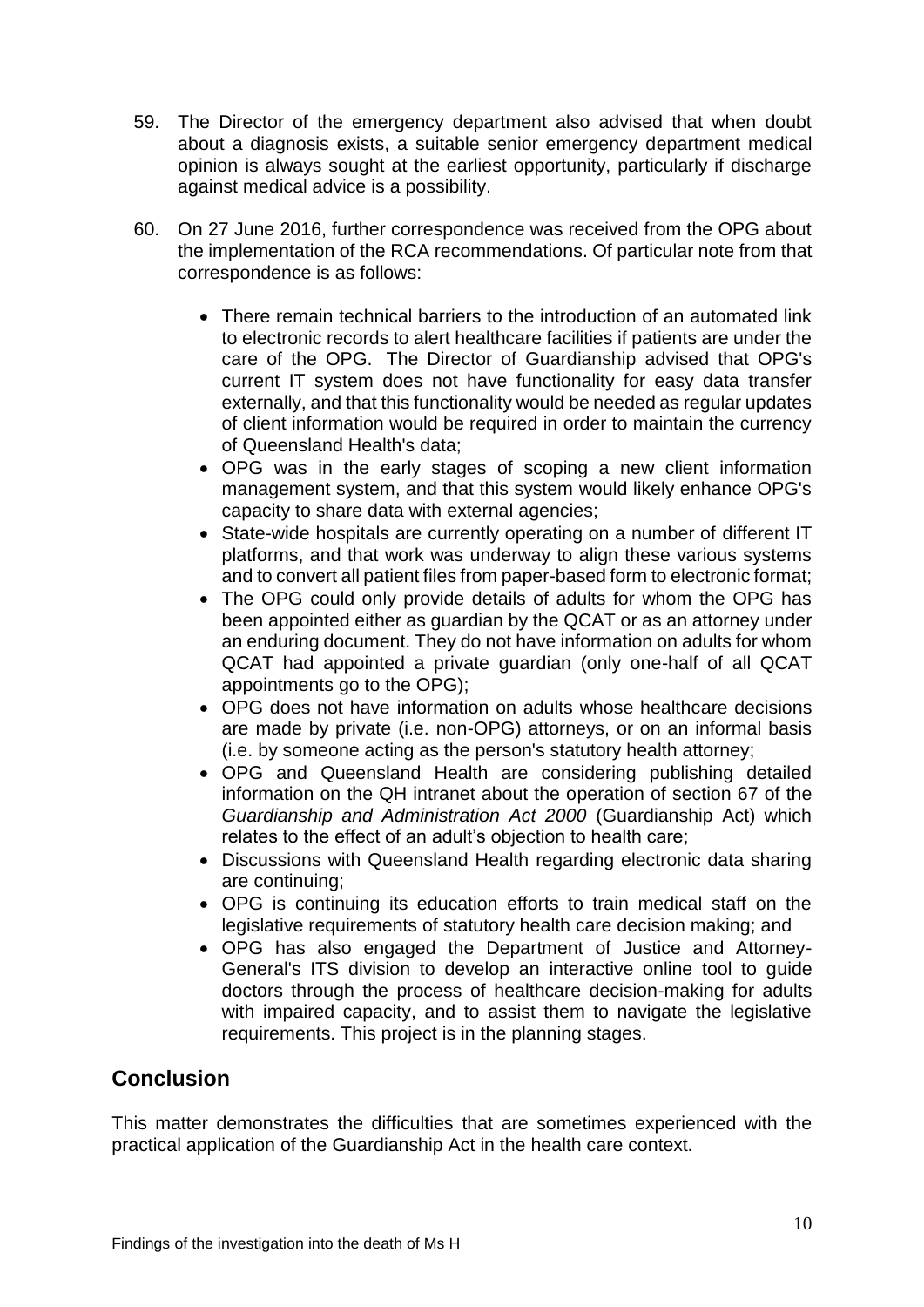The Guardianship Act provides a mechanism for decisions to be made on behalf of an adult if they lose capacity due to accident, illness or age. However as identified in section 11 of the Guardianship Act, an adult is presumed to have capacity for a matter.

The Guardianship Act enables QCAT to appoint Guardians to make decisions on behalf of the adult. Once appointed, Guardians can make decisions on personal, health and lifestyle matters as well as other legal matters not related to the adult's finances or property.

A person may have impaired capacity if they are unable to understand, make or implement a decision. Capacity for a person means the person is capable of:

- Understanding the nature and effect of the decisions about the matter;
- Deciding freely and voluntarily:
- Communicating the decision in some way (for example orally, in writing or other methods of communication, such as sign language).

Whilst Ms H may have received more timely medical treatment had she not selfdischarged herself on 30 April 2015, the health care practitioner determined that she had capacity to make that decision. This meant that the application of the Guardianship Act was not called into question.

There is nothing to suggest that there was anything known about her history of Asperger's nor that any active enquiry was made of her guardianship status.

The medical records show that on 30 April 2015, Ms H signed the patient election upon presentation to the Hospital. She consented to various aspects of her health care including vaginal examinations and blood tests. She also initially declined to receive certain health care including IV cannulation which is consistent with an adult's right to refuse health care (section 12(4) of the Guardianship Act).

There has been significant communication between relevant agencies and they are working towards sharing information however it is acknowledged that this will take time.

There has been a significant amount of training and education provided at the Hospital since Ms H's death on the issues of consent to health care, capacity, substitute decision and differential diagnoses of abdominal pain.

The Hospital has co-operated with the coronial investigation and clinically reviewed the events and circumstances surrounding Ms H's care and treatment.

In all these circumstances it is not in the public interest that an inquest should be convened.

The focus of the Coroner's jurisdiction is to reach findings required in section 45 of the *Coroners Act 2003* if at all possible. There is sufficient information to do so and the findings are as follows:

a) That the deceased person is Ms H;